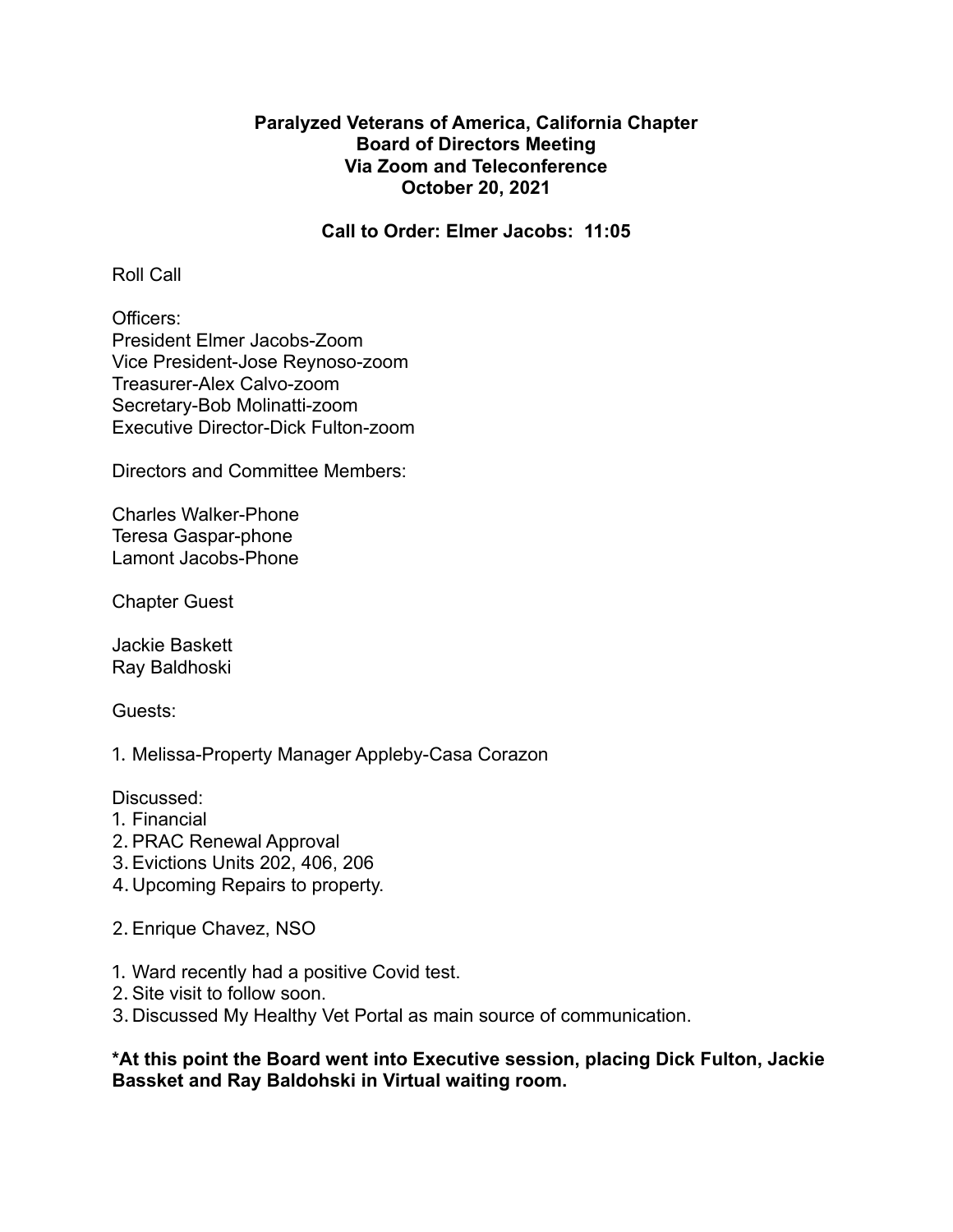# **Approval of Agenda**

Motion to approve Agenda Jose Reynoso, Motion second by Alex Calvo, Carries Unanimously.

# **Approval of Minutes**

Motion to approve the September Minutes Teresa Gaspar, Second by Jose Reynoso, Carries Unanimously.

Motion to approve minutes discussing "Over the Edge" Jose Reynoso, Second by Teresa Gaspar, Carries Unanimously.

## **Standing Committee Reports**

Motion to approve Standing Committee Reports, Bob Molinatti, Second by Jose Reynoso, Carries Unanimously.

#### **New Business:**

| Alex Calvo        | <b>Braves/Padres Game</b><br>With Family      | Sep '21 $(R)$ | \$600   | $\overline{\textsf{N}}$ | \$0    |
|-------------------|-----------------------------------------------|---------------|---------|-------------------------|--------|
| Darryl Lair       | Ambrosia live in<br>Concert                   | Dec $'21$     | \$70    | ΙN                      | \$930  |
| Darryl Lair       | Jefferson Starship live Dec '21<br>in concert |               | \$90    | N                       | \$930  |
| Darryl Lair       | Supercross live<br>Anaheim 1                  | Jan $22$      | \$90    | ΙN                      | \$930  |
| Frank X Swensen   | San Diego Family<br>Vacation                  | Jul '21 $(R)$ | \$1,000 | ΙY                      | \$0    |
| Marvin Arnold     | Phoenix Family<br>Vacation                    | Oct-Nov '21   | \$1,000 | Y                       | \$0    |
| Miguel Ruiz-Lopez | Vegas Trip With Best   Oct '21<br>Friend      |               | \$1,000 | Y                       | \$0    |
| Mike Howell       | Phoenix Road Trip                             | Nov $21$      | \$1,000 | Y                       | \$0    |
| Sarah LaBrada     | Veterans Comedy<br>Show Tix                   | Nov $21$      | \$90    | $ {\rm N}$              | \$1000 |